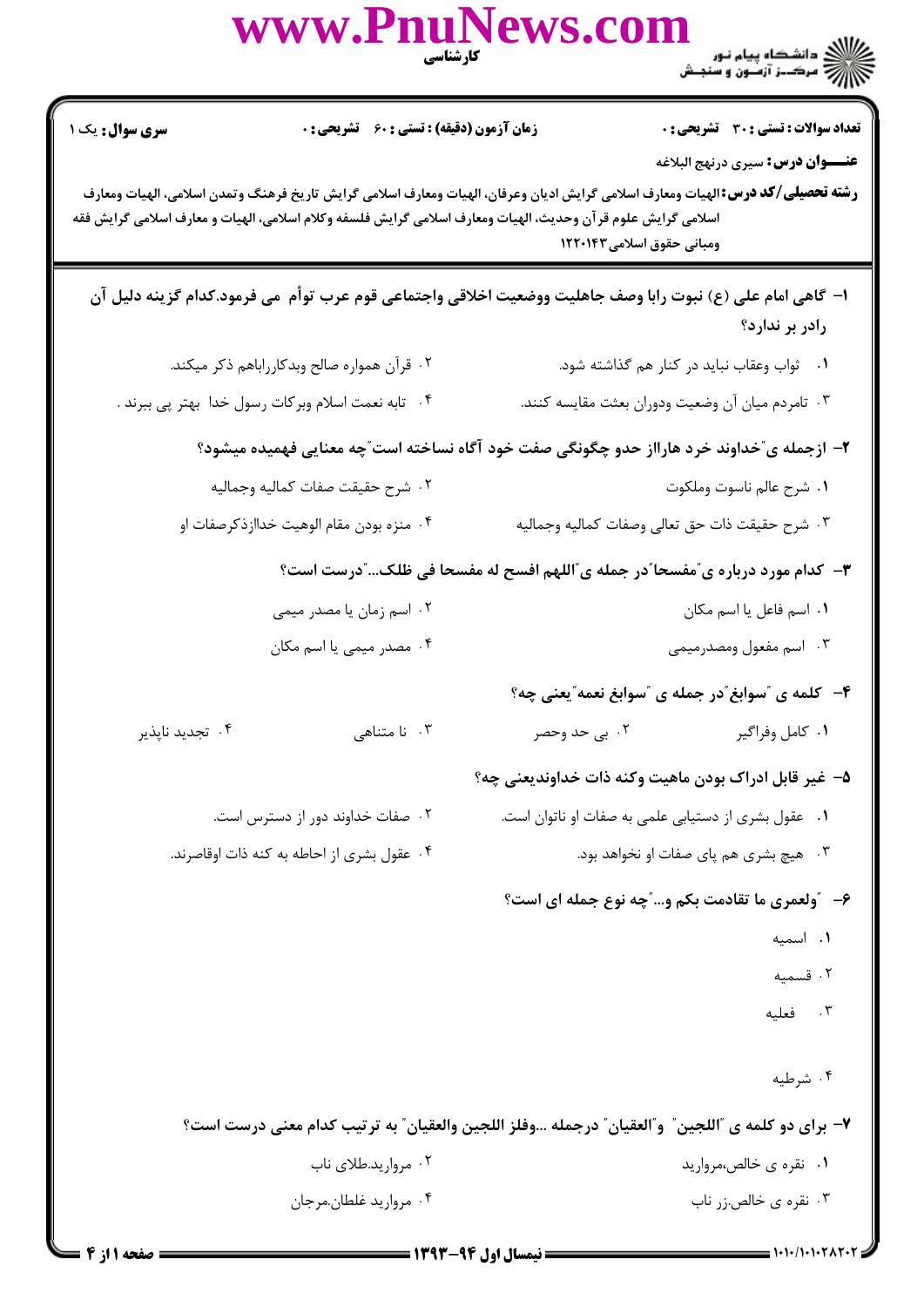|                                                                                                                                                                                                                                                                                                                                 | www.Pnulvews.c<br>كارشناسي                                                                                              |                                                                              |                                              |  |  |
|---------------------------------------------------------------------------------------------------------------------------------------------------------------------------------------------------------------------------------------------------------------------------------------------------------------------------------|-------------------------------------------------------------------------------------------------------------------------|------------------------------------------------------------------------------|----------------------------------------------|--|--|
| <b>سری سوال : ۱ یک</b>                                                                                                                                                                                                                                                                                                          | <b>زمان آزمون (دقیقه) : تستی : 60 ٪ تشریحی : 0</b>                                                                      |                                                                              | <b>تعداد سوالات : تستی : 30 ٪ تشریحی : 0</b> |  |  |
| <b>عنـــوان درس:</b> سیری درنهج البلاغه<br><b>رشته تحصیلی/کد درس:</b> الهیات ومعارف اسلامی گرایش ادیان وعرفان، الهیات ومعارف اسلامی گرایش تاریخ فرهنگ وتمدن اسلامی، الهیات ومعارف<br>اسلامی گرایش علوم قر آن وحدیث، الهیات ومعارف اسلامی گرایش فلسفه وکلام اسلامی، الهیات و معارف اسلامی گرایش فقه<br>ومبانی حقوق اسلامی۱۲۲۰۱۴۳ |                                                                                                                         |                                                                              |                                              |  |  |
|                                                                                                                                                                                                                                                                                                                                 |                                                                                                                         | ٨− در جمله ی "فاقدم علی مانهاه عنه موافاهٔ لسابق علمه…"موافاهٔ چرا نصب گرفت؟ |                                              |  |  |
|                                                                                                                                                                                                                                                                                                                                 | ۰۲ از باب حال بودن                                                                                                      |                                                                              | ٠١ ازباب مفعول مطلق بودن                     |  |  |
|                                                                                                                                                                                                                                                                                                                                 | ۰۴ چون مفعول له است                                                                                                     |                                                                              | ۰۳ به خاطر تميز بودن                         |  |  |
| ۹– کدام  دانشمند اسلامی جمله ی ّتعاهدهم بالحجج ّرا این گونه: ّیعنی عهدی را که خداوند نزد بندگانش داشت به وسیله ی<br>این حجت ها تجدید کرد ؒتوضیح داد؟                                                                                                                                                                            |                                                                                                                         |                                                                              |                                              |  |  |
|                                                                                                                                                                                                                                                                                                                                 | ۰۲ عزیزالله جوینی                                                                                                       |                                                                              | ٠١. ميرزا حبيب الله خوئي                     |  |  |
|                                                                                                                                                                                                                                                                                                                                 | ۰۴ ابن ابی الحدید                                                                                                       |                                                                              | ۰۳ محمد صالح مازندرانی                       |  |  |
| ∙ا−  در جمله ی امام علی(ع)″کلامه الفصل  وحکمه العدل″ کلام پیامبر جدا کننده ی حق ازباطل وداوریش قرین عدالت بود″دو<br>كلمه ي"الفصل والعدل"چگونه واژه اي هستند؟                                                                                                                                                                    |                                                                                                                         |                                                                              |                                              |  |  |
|                                                                                                                                                                                                                                                                                                                                 | ۰۲ مصدرند به معنای فاعل                                                                                                 |                                                                              | ۰۱ مصدرند به معنای حال                       |  |  |
|                                                                                                                                                                                                                                                                                                                                 | ۰۴ خبرندومشتق                                                                                                           |                                                                              | ۰۳ خبرند وصفت                                |  |  |
|                                                                                                                                                                                                                                                                                                                                 | 11– امام على( ح)در اين بيان: ّالحمدلله الاول فلا شئ قبله والآخر فلاشئ بعده والظاهر فلاشئ فوقه والباطن فلاشئ دونه))به چه |                                                                              | اعتبارهایی خداوند راحمد وستاش کرد؟           |  |  |
|                                                                                                                                                                                                                                                                                                                                 | ٠٢ اول وأخر.قبل وبعدبودن                                                                                                |                                                                              | ٠١ فراترووالاتر.اول وظاهر بودن               |  |  |
|                                                                                                                                                                                                                                                                                                                                 | ۰۴ علووبرتري.قدرت وآشكاربودن                                                                                            |                                                                              | ۰۳ اول وأخر.ظاهروباطن بودن                   |  |  |
|                                                                                                                                                                                                                                                                                                                                 | ۱۲– وجه شباهت بین کسانی که از پرتوهای حکمت پیامبر(ص)روشنایی نگرفتندوحیوان ها چیست؟                                      |                                                                              |                                              |  |  |
|                                                                                                                                                                                                                                                                                                                                 | ۰۲ حیرت وسرگردانی                                                                                                       |                                                                              | ٠١. غفلت وعدم تعقل                           |  |  |
|                                                                                                                                                                                                                                                                                                                                 | ۰۴ سنگدلی وحیرت                                                                                                         |                                                                              | ۰۳ عدم خشوع وسرگشتگی                         |  |  |
|                                                                                                                                                                                                                                                                                                                                 |                                                                                                                         |                                                                              | 13- کدام مورد معنی نادرست ًمعذّر ؒاست؟       |  |  |
| ۰۴ عذر موجه آوردن                                                                                                                                                                                                                                                                                                               | ۰۳ بهانه جويي کردن                                                                                                      | ۰۲ بي عذرعذرآوردن                                                            | ۰۱ عذرغیرموجه                                |  |  |
|                                                                                                                                                                                                                                                                                                                                 |                                                                                                                         |                                                                              | 14- بطنتُ الامريعني چه؟                      |  |  |
|                                                                                                                                                                                                                                                                                                                                 | ۰۲ ازدرون امرأگاه شدم.                                                                                                  |                                                                              | ۰۱ وارد کارشدم.                              |  |  |
|                                                                                                                                                                                                                                                                                                                                 | ۰۴ آن غذاراواردشکم کردم.                                                                                                |                                                                              | ۰۳ آن کار راپنهان کردم.                      |  |  |
|                                                                                                                                                                                                                                                                                                                                 |                                                                                                                         |                                                                              |                                              |  |  |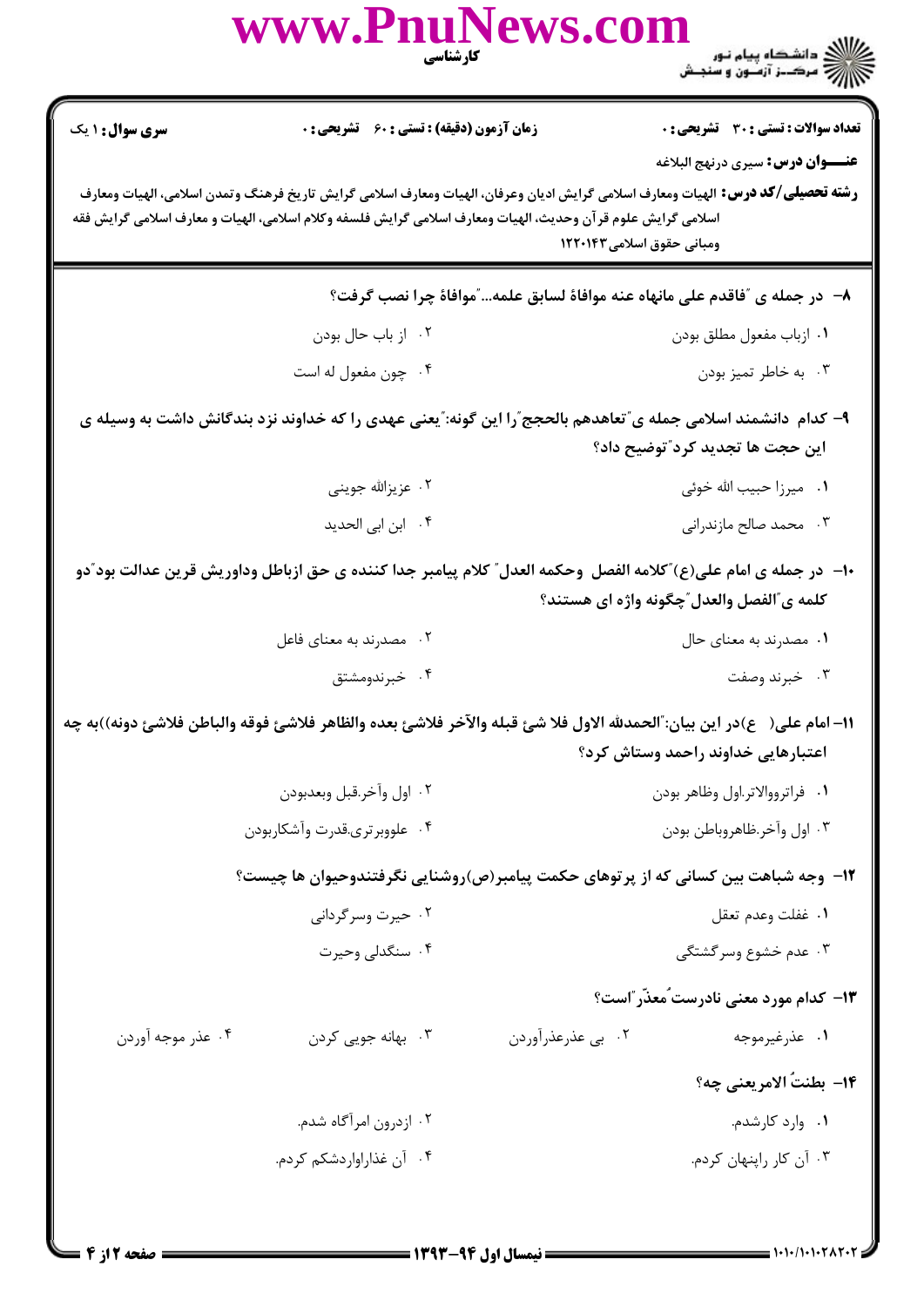|                                                                                                                                                                                                                                                                                                                                |                           | ے ۔<br>کا اللہ کا ساتھ ہے اور نور<br>کا اللہ کا سرک نے آزادوں و سنجیش                                                                                                                                                                                                                                                                                                                                                                                                                                                                                                                                                          |  |  |  |
|--------------------------------------------------------------------------------------------------------------------------------------------------------------------------------------------------------------------------------------------------------------------------------------------------------------------------------|---------------------------|--------------------------------------------------------------------------------------------------------------------------------------------------------------------------------------------------------------------------------------------------------------------------------------------------------------------------------------------------------------------------------------------------------------------------------------------------------------------------------------------------------------------------------------------------------------------------------------------------------------------------------|--|--|--|
|                                                                                                                                                                                                                                                                                                                                |                           | <b>تعداد سوالات : تستی : 30 ٪ تشریحی : 0</b>                                                                                                                                                                                                                                                                                                                                                                                                                                                                                                                                                                                   |  |  |  |
| <b>عنـــوان درس:</b> سيرى درنهج البلاغه<br><b>رشته تحصیلی/کد درس:</b> الهیات ومعارف اسلامی گرایش ادیان وعرفان، الهیات ومعارف اسلامی گرایش تاریخ فرهنگ وتمدن اسلامی، الهیات ومعارف<br>اسلامی گرایش علوم قرآن وحدیث، الهیات ومعارف اسلامی گرایش فلسفه وکلام اسلامی، الهیات و معارف اسلامی گرایش فقه<br>ومبانی حقوق اسلامی۱۲۲۰۱۴۳ |                           |                                                                                                                                                                                                                                                                                                                                                                                                                                                                                                                                                                                                                                |  |  |  |
|                                                                                                                                                                                                                                                                                                                                |                           |                                                                                                                                                                                                                                                                                                                                                                                                                                                                                                                                                                                                                                |  |  |  |
| ۰۲ وکتاب خدادرپشت شماست.                                                                                                                                                                                                                                                                                                       |                           | ۰۱ وکتاب خدادرمیان شماست.                                                                                                                                                                                                                                                                                                                                                                                                                                                                                                                                                                                                      |  |  |  |
| ۰۴ وبه کتاب خداپشت کردید.                                                                                                                                                                                                                                                                                                      |                           | ۰۳ به خداقسم که به همدیگر پشت کردید .                                                                                                                                                                                                                                                                                                                                                                                                                                                                                                                                                                                          |  |  |  |
|                                                                                                                                                                                                                                                                                                                                |                           | ۱۶- "زعم"باکدام معنی ناسازگاراست؟                                                                                                                                                                                                                                                                                                                                                                                                                                                                                                                                                                                              |  |  |  |
| ۰۳ گفت                                                                                                                                                                                                                                                                                                                         | ۰۲ زعامت کرد              | ۰۱ اندیشید                                                                                                                                                                                                                                                                                                                                                                                                                                                                                                                                                                                                                     |  |  |  |
|                                                                                                                                                                                                                                                                                                                                |                           |                                                                                                                                                                                                                                                                                                                                                                                                                                                                                                                                                                                                                                |  |  |  |
| ٢. احاديث وروايات صحيح                                                                                                                                                                                                                                                                                                         |                           | ۰۱ نشانه های اثبات وجود خدا                                                                                                                                                                                                                                                                                                                                                                                                                                                                                                                                                                                                    |  |  |  |
| ۰۴ سخنان روشنگروحیرت برانداز                                                                                                                                                                                                                                                                                                   | ٠٣ أيات قرأني وسايرمعجزات |                                                                                                                                                                                                                                                                                                                                                                                                                                                                                                                                                                                                                                |  |  |  |
|                                                                                                                                                                                                                                                                                                                                |                           |                                                                                                                                                                                                                                                                                                                                                                                                                                                                                                                                                                                                                                |  |  |  |
| ۰۲ شاخه ی میوه آوردردل                                                                                                                                                                                                                                                                                                         | ۰۱ اعتقادبه يكتايي خداوند |                                                                                                                                                                                                                                                                                                                                                                                                                                                                                                                                                                                                                                |  |  |  |
| ۰۴ نقطه ی سپیدی دردل                                                                                                                                                                                                                                                                                                           | ۰۳ معيارشناخت حقيقت       |                                                                                                                                                                                                                                                                                                                                                                                                                                                                                                                                                                                                                                |  |  |  |
|                                                                                                                                                                                                                                                                                                                                |                           |                                                                                                                                                                                                                                                                                                                                                                                                                                                                                                                                                                                                                                |  |  |  |
| ٢. تحريف شدن اديان گذشته                                                                                                                                                                                                                                                                                                       | ۰۱ کم شدن اقبال مردمی     |                                                                                                                                                                                                                                                                                                                                                                                                                                                                                                                                                                                                                                |  |  |  |
| ۰۴ نسخ وابطال آن اديان                                                                                                                                                                                                                                                                                                         | ۰۳ وعده ووعيدنداشتن آنها  |                                                                                                                                                                                                                                                                                                                                                                                                                                                                                                                                                                                                                                |  |  |  |
|                                                                                                                                                                                                                                                                                                                                |                           |                                                                                                                                                                                                                                                                                                                                                                                                                                                                                                                                                                                                                                |  |  |  |
| ۰۳ آشکارساخت                                                                                                                                                                                                                                                                                                                   | ۰۲ شروع کرد               | ۰۱ تشریع کرد                                                                                                                                                                                                                                                                                                                                                                                                                                                                                                                                                                                                                   |  |  |  |
|                                                                                                                                                                                                                                                                                                                                |                           |                                                                                                                                                                                                                                                                                                                                                                                                                                                                                                                                                                                                                                |  |  |  |
| ۰۳ صفت برای الخلق                                                                                                                                                                                                                                                                                                              | ۰۲ حال برای الخلق         | ۰۱ خبربرای انه                                                                                                                                                                                                                                                                                                                                                                                                                                                                                                                                                                                                                 |  |  |  |
|                                                                                                                                                                                                                                                                                                                                |                           | <b>٢٢</b> - تقوادرلسان نهج البلاغه مترادف باچيست؟                                                                                                                                                                                                                                                                                                                                                                                                                                                                                                                                                                              |  |  |  |
| ۰۳ پرهيزکاري                                                                                                                                                                                                                                                                                                                   | ۰۲ خداترسی                | ۰۱ نیروی روحانی                                                                                                                                                                                                                                                                                                                                                                                                                                                                                                                                                                                                                |  |  |  |
|                                                                                                                                                                                                                                                                                                                                |                           |                                                                                                                                                                                                                                                                                                                                                                                                                                                                                                                                                                                                                                |  |  |  |
| ۰۲ ازاطاعت شیطان خارج وبه اطاعت رحمان در آیید.                                                                                                                                                                                                                                                                                 |                           | ۰۱ حق فرمانبري اورابه جاآوريد.                                                                                                                                                                                                                                                                                                                                                                                                                                                                                                                                                                                                 |  |  |  |
|                                                                                                                                                                                                                                                                                                                                |                           |                                                                                                                                                                                                                                                                                                                                                                                                                                                                                                                                                                                                                                |  |  |  |
|                                                                                                                                                                                                                                                                                                                                |                           | www.PnuNews.com<br><b>کارشناسی</b><br><b>زمان آزمون (دقیقه) : تستی : 60 ٪ تشریحی : 0</b><br>۱۵– کدام گزینه معنای درست تر ّوکتاب الله بین اظهرکم ّرادربردارد؟<br>١٧– مقصودازحجت كافي دراين كلام اميرالمؤمنين على(ع) ّارسله بحجة كافية ّچيست؟<br>۱۸– حضرت علی(ع)دریکی ازکلمات قصارخودایمان رابه چه چیزی تشبیه فرموده است؟<br>۱۹- مرادازذلیل وخوارکردن ادیان بوسیله ی عزت بخشیدن به اسلام چه میتواندباشد؟<br>20- درعبارت ؒالحمدلله الذي شرع الاسلام ؒشرع يعني چه؟<br>٣١– كلمه ي "مرقلين"در″وان الخلق لامقصرلهم عن القيامهٔ.مرقلين في مضمارها″ازنظرنحوي چه جايگاهي دارد؟<br>٢٣- معناي اين جمله "واخرجوا اليه من حق طاعته"كدام است؟ |  |  |  |